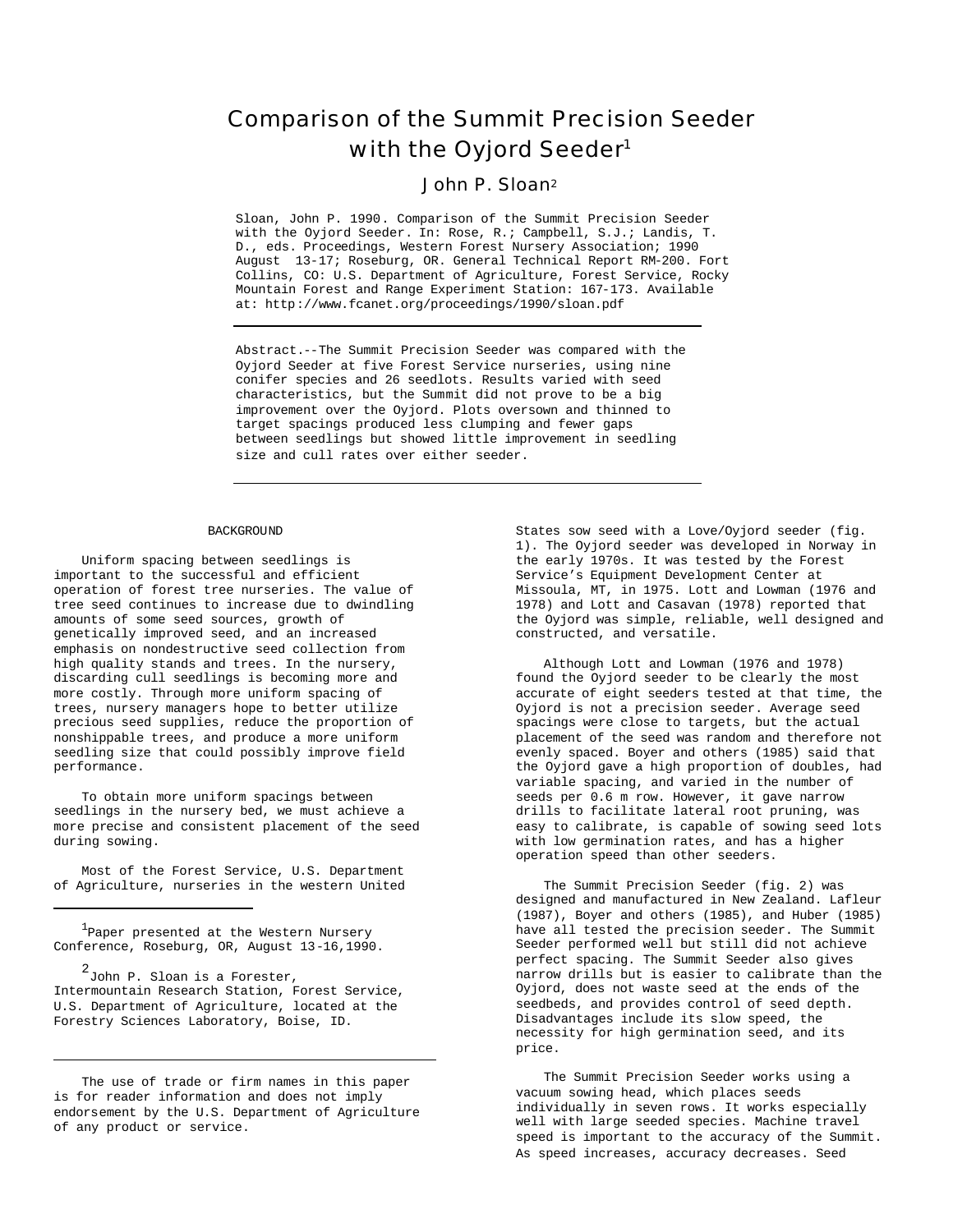

Figure 1--The Oyjord Seeder.

spacing is controlled by changing drive sprockets, so the closer the desired spacing, the slower the seeder will move to do its task properly.

The primary objective of this study was to compare seed placement by the Summit Precision Seeder with that of the Oyjord seeder. We also wanted to compare seedlings sown by the two seeding machines with seedlings grown at the same density but at precise spacing. This was done at five Forest Service nurseries, each with different soils and weather conditions. We used seed of nine species. Our interest was in seed delivery performance, seedling emergence and the uniformity of seedling spacing in relation to seed placement, the resulting seedling morphological characteristics, and the number of shippable trees per unit area of bed.

# MATERIALS AND METHODS

Sowing of all 26 seedlots chosen for this study took place in the spring of 1985. The five Forest Service nurseries which participated were Coeur d'Alene Nursery, Coeur d'Alene, ID; Lucky Peak Nursery, Boise, ID; J. Herbert Stone Nursery, Central Point, OR; J. W. Toumey Nursery, Watersmeet, MI; and Wind River Nursery, Carson, WA. The study was a cooperative effort between the nurseries, the Missoula Equipment Development Center, and the U.S. Intermountain Research Station, Forest Service.

The Summit Precision Seeder was calibrated to sow at the same rate as each nursery's target rate for the Oyjord seeder for a given seedlot. Seeds were covered with aluminum powder before sowing to make them readily visible and facilitate smooth flow through the seeder.

We tested the seeders using seed from nine conifer species. Douglas-fir (Pseudotsuga menziesii var. menziesii and var. glauca [Beissn.] Franco) (coastal and inland varieties) was sown at three nurseries. Engelmann spruce (Picea engelmannii Parry) and ponderosa pine (Pinus



Figure 2.--The Summit Precision Seeder.

ponderosa Dougl. ex Laws) were each sown at two nurseries. White spruce (Pices glauca [Moench] Voss.), noble fir (Abies procera Rehder), jack pine (Pinus banksiana Lamb.), lodgepole pine (Pinus contorta var. latifolia Engelm.), red pin (Pinus resinosa Ait.), and western larch (Larix occidentalis Nutt.) were each sown at one nursery (table 1).

Four species were sown at Lucky Peak Nursery three at Coeur d'Alene and J. W. Toumey, two at J. Herbert Stone, and only noble fir at Wind River (table 1).

Each species at s nursery was treated as a separate test. Within each test, two seedlots were sown. The first had a germination rate near 95 percent; the second had a germination rate between 75 and 85 percent. Within each of three blocks, six plots were arranged randomly. The six plots consisted of three treatments replicated two times for both seedlots: (1) seed sown using the Summit Precision seeder calibrated to the target spacing, (2) seed sown using the Oyjord seeder calibrated to the target spacing, and (3) seed oversown using the Oyjord seeder and hand thinned to the target spacing after seedling emergence.

All plots were six m long and a 1-in buffer separated the plots. Within each plot there were three 0.5 m sample plots. After sowing, a meter stick was laid along side each row in a sample plot, and the position of every seed was recorded in millimeters. As soon as the measurements were made, the seed was covered.

Five weeks after sowing, the oversown plots were hood thinned to the target spacing. Afterward, actual positions of the seedlings were measured on all sample plots.

At three of the nurseries, several measurements were taken at lifting time. Each sample plot was measured separately, and all were graded and counted by an experienced grader. Grading specifications were set by nursery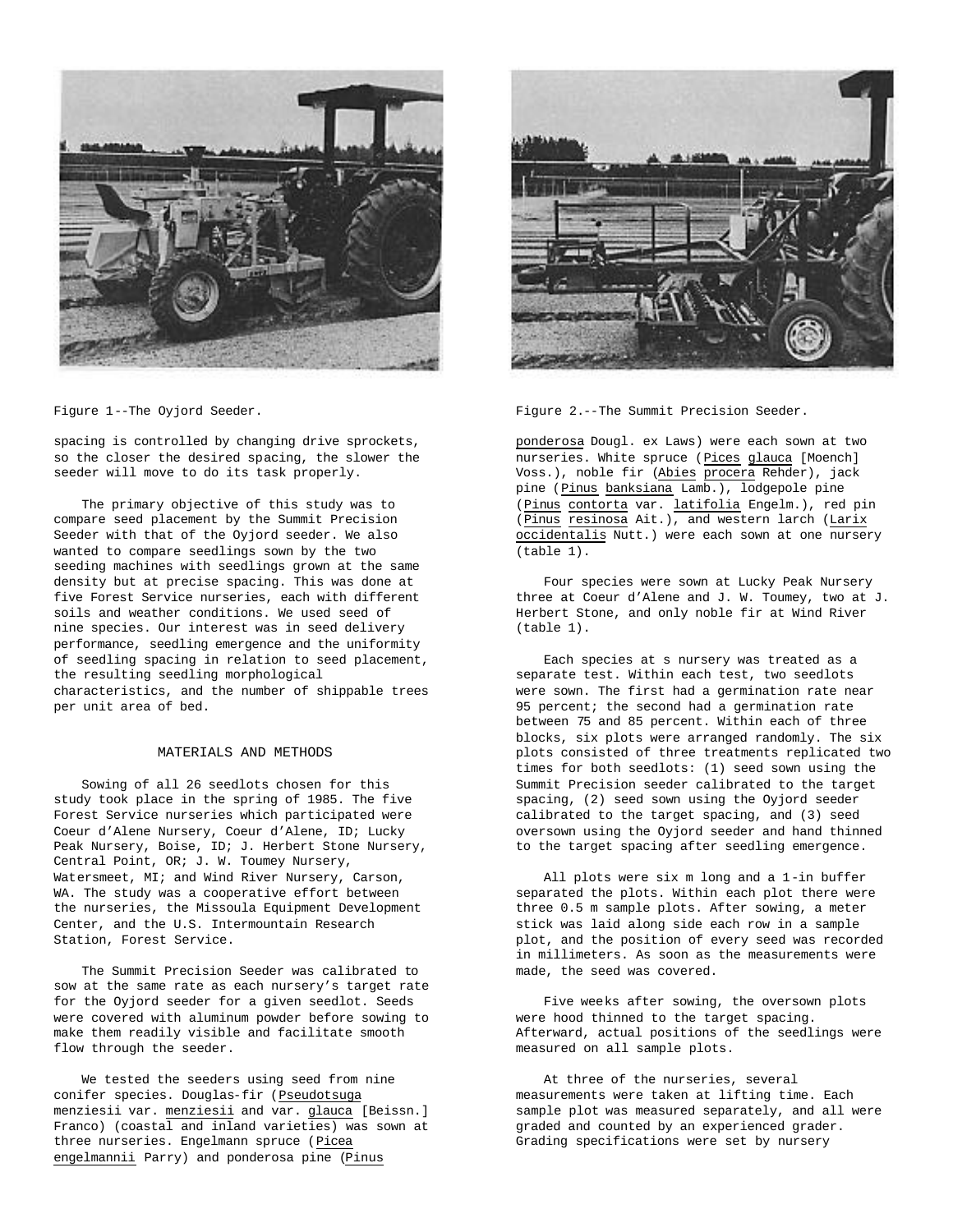Table 1.-- Actual and target seed densities for the Summit and 0yjord Seeders using nine tree species at five nurseries. Significant differences are indicated by "\* \*"  $(\alpha = 0.1)$  and "\*"  $(\alpha = 0.5)$ . "NS" indicates no significant difference.

|                  |            | Seeds per foot of row     |        |                  |                        |  |  |  |  |  |  |  |
|------------------|------------|---------------------------|--------|------------------|------------------------|--|--|--|--|--|--|--|
| Species          | Nursery    | Summit                    | Oyjord | Target           | Significance           |  |  |  |  |  |  |  |
|                  |            | $---(seeds/ft of row)---$ |        |                  |                        |  |  |  |  |  |  |  |
|                  |            |                           |        |                  |                        |  |  |  |  |  |  |  |
| Douglas-fir      | CDA        | 19.8                      | 18.9   | 20.6             | ns                     |  |  |  |  |  |  |  |
|                  | T.PN       | 14.5                      | 25.8   | 22.9             | $* *$                  |  |  |  |  |  |  |  |
|                  | JHS        | 12.9                      | 12.8   | 17.5             | ns                     |  |  |  |  |  |  |  |
|                  |            |                           |        |                  |                        |  |  |  |  |  |  |  |
| Engelmann spruce | CDA        | 16.2                      | 20.9   | 20.6             | $* *$                  |  |  |  |  |  |  |  |
|                  | LPN        | 18.0                      | 23.3   | 21.9             | $* *$                  |  |  |  |  |  |  |  |
|                  |            |                           |        |                  |                        |  |  |  |  |  |  |  |
| White spruce     | JWT        | 29.4                      | 22.8   | 29.4             | $\star$                |  |  |  |  |  |  |  |
|                  |            |                           |        |                  |                        |  |  |  |  |  |  |  |
| Noble fir        | WRN        | 11.7                      | 24.2   | 21.9             | $* *$                  |  |  |  |  |  |  |  |
|                  |            |                           |        |                  | $* *$                  |  |  |  |  |  |  |  |
| Jack pine        | JWT        | 21.9                      | 14.0   | 18.8             |                        |  |  |  |  |  |  |  |
| Lodgepole pine   | LPN        | 14.4                      | 18.0   | 19.9             | **                     |  |  |  |  |  |  |  |
|                  |            |                           |        |                  |                        |  |  |  |  |  |  |  |
| Ponderosa pine   | LPN        | 11.6                      | 18.9   | 18.1             | $**$                   |  |  |  |  |  |  |  |
|                  | <b>JHS</b> | 11.4                      | 11.6   | 16.2             | ns                     |  |  |  |  |  |  |  |
|                  |            |                           |        |                  |                        |  |  |  |  |  |  |  |
| Red pine         | JWT        | 20.4                      | 14.3   | 17.9             | **                     |  |  |  |  |  |  |  |
|                  |            |                           |        |                  |                        |  |  |  |  |  |  |  |
| Western larch    | <b>CDA</b> | 22.6                      | 22.0   | 20.6             | ns                     |  |  |  |  |  |  |  |
|                  |            |                           |        |                  |                        |  |  |  |  |  |  |  |
| Nursery coding   |            | CDA - Coeur d'Alene       |        |                  | JHS - J. Herbert Stone |  |  |  |  |  |  |  |
|                  |            | JWT - J.W. Toumey         |        | LPN - Lucky Peak |                        |  |  |  |  |  |  |  |
|                  |            | WRN - Wind River          |        |                  |                        |  |  |  |  |  |  |  |

personnel and were unique for each species and nursery. For all sample plots, we measured total number of trees lifted, number of trees meeting specifications, and number of nonshippable trees. From each sample plot, 10 trees were randomly elected for morphological measurements: top height, stem caliper, top dry weight, and root dry weight.

#### RESULTS AND DISCUSSION

Data summaries and analyses are presented in tables 1 through 6. Within some of the tests mean values appear to show obvious differences. However, in a few cases the variation in the data is so great that means that are visually different are not statistically different.

# Seed Placement

#### Seeding Rates

Overall, both machines sowed less seed than the target rates. The Oyjord was under by an average of 1.5 seeds per foot of row, and the Summit was under the target by an average of 3.4 seeds when we combine all the data from all the nurseries (table 1).

When evaluated by the average number of seeds per foot of row, the Oyjord seeder was more consistent than the Summit seeder. Of the 13 tests sown, the Oyjord was within 20 percent of the target in nine of them. The Summit seeder was within 20 percent of the target in only six tests. However, the number of seeds per foot of row, expressed as a percentage of the target, was inconsistent. In fact, table 2 shows that there

Table 2.--Percentage of target seed densities obtained using the Summit Precision Seeder and the Oyjord Seeder. Tests are grouped by Nursery: Coeur d'Alene (CDA), Lucky Peak (LPN), J. Herbert Stone (JHS), J. W. Tourney (JWT), and Wind River (WRN). Species code: Douglas-fir (DF), Englemann Spruce (ES), western larch (WL), lodgepole pine (LP), ponderosa pine (PP), white spruce (WS), jack pine (JP), red pine (RP), and noble fir (NF). Significant differences are indicated by "\*\*"  $(\alpha = 0.1)$  and "\*"  $(\alpha = 0.1)$ . "NS" indicates no significant differences.

| Nursery                                        | Species         | Summit                      | Oyjord | Significant |  |  |  |  |  |  |
|------------------------------------------------|-----------------|-----------------------------|--------|-------------|--|--|--|--|--|--|
|                                                |                 | (% of target) (% of target) |        |             |  |  |  |  |  |  |
| CDA                                            | DF <sup>1</sup> | 96                          | 92     | ns          |  |  |  |  |  |  |
|                                                | ES              | 79                          | 101    | ns          |  |  |  |  |  |  |
|                                                | WL              | 110                         | 107    | ns          |  |  |  |  |  |  |
| LPN                                            | $_{\rm DF}$ 1   | 63                          | 113    | $* *$       |  |  |  |  |  |  |
|                                                | ES              | 82                          | 106    | $* *$       |  |  |  |  |  |  |
|                                                | LP              | 72                          | 90     | $* *$       |  |  |  |  |  |  |
|                                                | PP              | 64                          | 104    | $* *$       |  |  |  |  |  |  |
| JHS                                            | DF              | 74                          | 73     | ns          |  |  |  |  |  |  |
|                                                | PP              | 70                          | 72     | ns          |  |  |  |  |  |  |
| JWT                                            | WS              | 100                         | 78     | $\star$     |  |  |  |  |  |  |
|                                                | JΡ              | 116                         | 74     | $* *$       |  |  |  |  |  |  |
|                                                | RP              | 114                         | 80     | $* *$       |  |  |  |  |  |  |
| WRN                                            | NF              | 53                          | 111    | $* *$       |  |  |  |  |  |  |
| $\mathbf{1}$<br>Inland variety of Douglas-fir. |                 |                             |        |             |  |  |  |  |  |  |

is more consistency within the nurseries than within species. At Coeur d'Alene, both machines sowed close to the target. At J. Herbert Stone, both machines sowed about the same but were almost 30 percent below target. At Lucky Peak and Wind River, the Oyjord sowed close to the target but, the Summit sowed significantly fewer seeds. At J.W. Toumey, the Summit sowed close to the target and the Oyjord significantly fewer.

Reasons for the differences were not identified, but we suspected several factors. The Summit's accuracy is speed sensitive, and some of the tractors were more difficult to regulate than others. Though speed is not as important for the Oyjord, the machine must be properly calibrated and set up. Where both seeders delivered the same number of seeds but missed the targets, the seed calculations or weight measurements may have been incorrect.

## Seed Deltas

A Seed delta is a calculation used by the manufacturers of seed sowers to evaluate seeder operation. It measures the consistency of sowing rates between rows for a length of seedbed. The seed delta is figured through a simple equation:

# S.D. = Maximum seeds/row - Minimum seeds/row x lOO Mean seeds per row

The only information required is the actual seed delivery rates for each row of the seedbed for a given length, in this case the 0.5-m sample plots. The higher the variability in number of seeds delivered between sample rows, the higher the seed delta.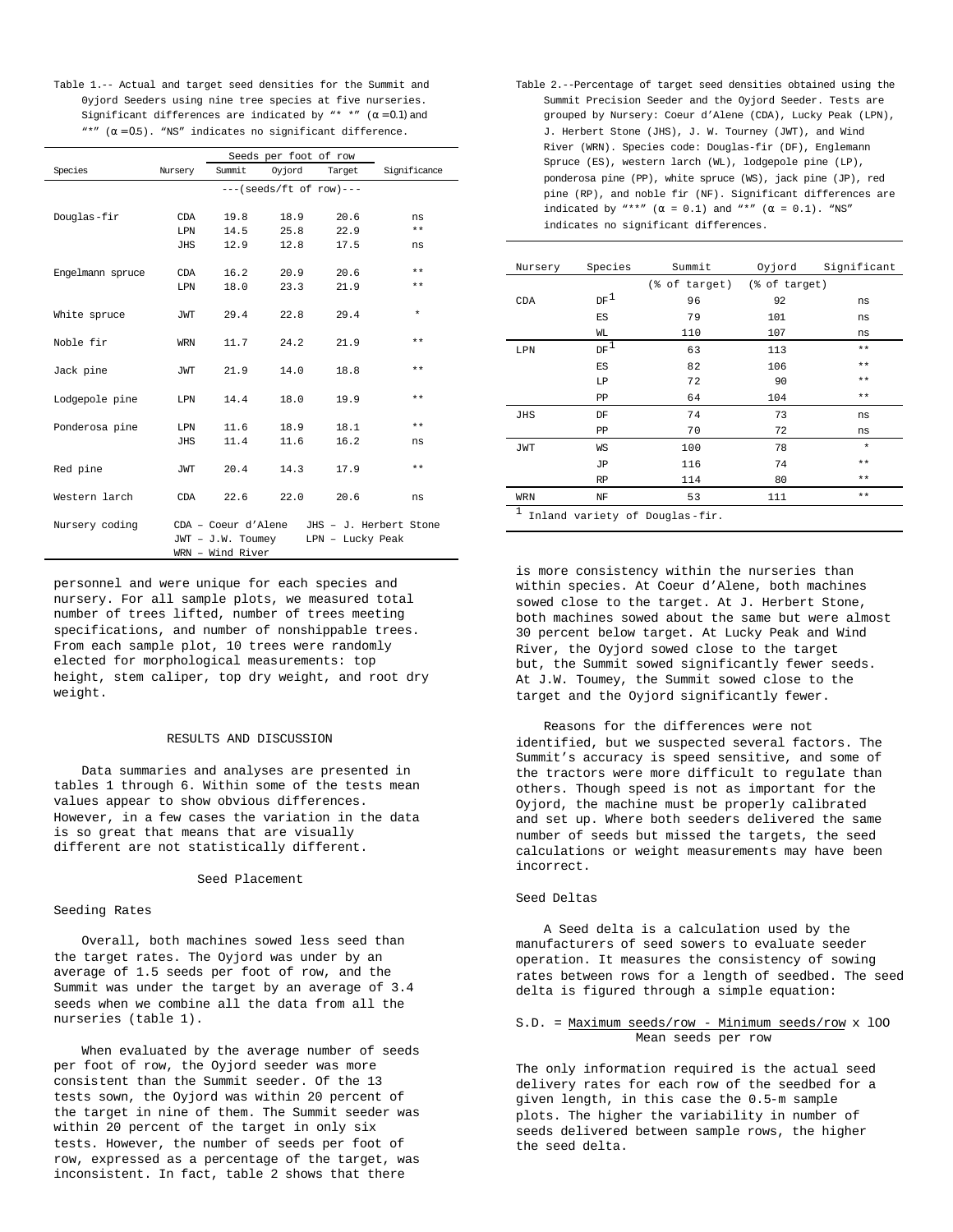From table 3 we see that seed deltas varied greatly between species and nurseries. In only five of 13 tests were there significant differences between the two seeders ( $\alpha = 0.05$ ). Twice, the Summit Precision Seeder had a higher mean seed delta. The Oyjord produced a higher mean seed delta in three tests. This would suggest that there is little difference between the consistency of the seeders.

#### Seed Spacing

Definitions of important seed spacing terms are:

- Doubles seeds (or seedlings) closer than half the average spacing.
- Blanks seeds (or seedlings) spaced greater than 1.5 times the average spacing.
- Singles between seed (or between seedling) distances of 0.5 to 1.5 times the average spacing.
- Seed Deltas-calculations used to evaluate consistency between rows.

Average number of seeds can be misleading. More helpful, table 3 summarizes the seed spacing figures for the two seeders. Rows sown with the Oyjord seeder had more doubles, seeds closer than half the average spacing, in seven out of 13 tests. However, in two of the three tests at the J. W. Toumey Nursery we found opposite results. Here, the Summit seeder produced more doubles. There was no difference in doubles at the J. Herbert Stone Nursery and in one test each at the J. W. Toumey and Coeur d'Alene.

The blank space results were similar to the "doubles" analysis (table 3).

The most important measurement of seed placement is the mean number of seeds that met the target spacing. Neither the Summit Precision Seeder nor the Oyjord Seeder is consistently more accurate in placing single seed in these tests (table 3).

# Seed Characteristics

We observed some relationships between seed characteristics and the performance of the seeders. The Summit Precision Seeder seemed to show improvement over the Oyjord when large, symmetrical, and rounded seeds were sown. When small or angled seed was used, the Summit sower had problems in placing one seed at a time consistently.

Of the seeds tested in this study, the spruces were the smallest and white spruce was much smaller than the moderately sized Engelmann spruce. Black spruce seed at the J.W. Toumey Nursery was so small that it could not be successfully sown by the Summit Precision Seeder. The western larch was also small. Ponderosa pine seed was the largest, and for that reason produced the best spacing. Lodgepole pine seed was smaller than the ponderosa, red pine was smaller yet, and jack pine had the littlest seed of the pine species. Douglas-fir seed was large but variable in shape. The coastal variety planted at the J. Herbert Stone Nursery was much more triangular in shape than the more rounded seed of the inland variety at Coeur d'Alene and Lucky Peak. The angular shape caused the Oyjord to perform better than the Summit. Noble fir seed was large, but it was also resinous, sticky, and often had pieces of

Table 3.--Seed spacing measurements on plots sown by the Summit Precision and the Oyjord Seeders. See text for definitions of blank spaces. double seeds, single seeds, and seed deltas. Values separated by a \* indicate a significant difference between seeders at  $\alpha$  = .05. \*\* indicates  $\alpha$  = .01. NS indicates not statistically different at the 95 percent level of confidence. See table 1 for nursery codes.

| Species          | Nursery            | Blank spaces<br>Summit<br>Oyjord      | Double spaces<br>Summit<br>Oyjord |                    |                       | Summit             | Single seeds<br>Oyjord | Seed deltas<br>Summit<br>Oyjord |                   |                 |                   |                |
|------------------|--------------------|---------------------------------------|-----------------------------------|--------------------|-----------------------|--------------------|------------------------|---------------------------------|-------------------|-----------------|-------------------|----------------|
|                  |                    | $mean$ #/ft of row)                   |                                   | (mean #/ft of row) |                       |                    | $mean$ #/ft of row)    |                                 |                   |                 | (no units)        |                |
| Douglas-fir      | CDA<br>LPN<br>JHS  | 4.5<br>ns<br>$**$<br>3.0<br>5.3<br>ns | 4.8<br>6.9<br>5.9                 | 6.6<br>5.2<br>9.2  | $\star$<br>$**$<br>ns | 8.8<br>9.9<br>10.4 | 8.5<br>6.1<br>12.0     | $**$<br>$\ast$<br>ns            | 7.0<br>9.7<br>9.8 | 35<br>46<br>100 | $***$<br>ns<br>ns | 64<br>47<br>50 |
| Engelmann spruce | CDA<br><b>T.PN</b> | $**$<br>2.4<br>3.8<br>$**$            | 5.4<br>5.9                        | 4.7<br>5.9         | $**$<br>$**$          | 8.2<br>9.0         | 4.4<br>7.9             | ns<br>ns                        | 8.2<br>8.8        | 133<br>58       | $**$<br>ns        | 45<br>70       |
| White spruce     | JWT                | 7.3<br>ns                             | 6.0                               | 11.3               | ns                    | 9.2                | 11.8                   | $* *$                           | 8.4               | 78              | ns                | 78             |
| Noble fir        | WRN                | 3.0<br>$\star\,\star$                 | 7.0                               | 5.0                | $\star$               | 11.5               | 4.7                    | $\star$                         | 7.6               | 141             | ns                | 112            |
| Jack pine        | JWT                | 5.3<br>$\star\star$                   | 3.3                               | 7.1                | $\star$               | 5.6                | 9.4                    | $* *$                           | 5.1               | 78              | $\star$           | 95             |
| Lodgepole pine   | LPN                | $* *$<br>2.8                          | 4.4                               | 4.1                | $* *$                 | 7.0                | 7.3                    | ns                              | 6.9               | 96              | $\star$           | 67             |
| Ponderosa pine   | LPN<br>JHS         | 2.2<br>$***$<br>$**$<br>4.1           | 4.7<br>8.1                        | 3.1<br>5.6         | $**$<br>ns            | 7.0<br>7.4         | 5.9<br>12.9            | $\ast$<br>$**$                  | 7.5<br>9.3        | 53<br>47        | ns<br>ns          | 55<br>52       |
| Red pine         | JWT                | 4.7<br>$* *$                          | 3.4                               | 6.5                | $\star$               | 5.7                | 9.0                    | $* *$                           | 5.3               | 51              | $* *$             | 83             |
| Western larch    | CDA                | 5.5<br>ns                             | 5.5                               | 8.6                | ns                    | 8.6                | 8.6                    | ns                              | 8.3               | 61              | ns                | 58             |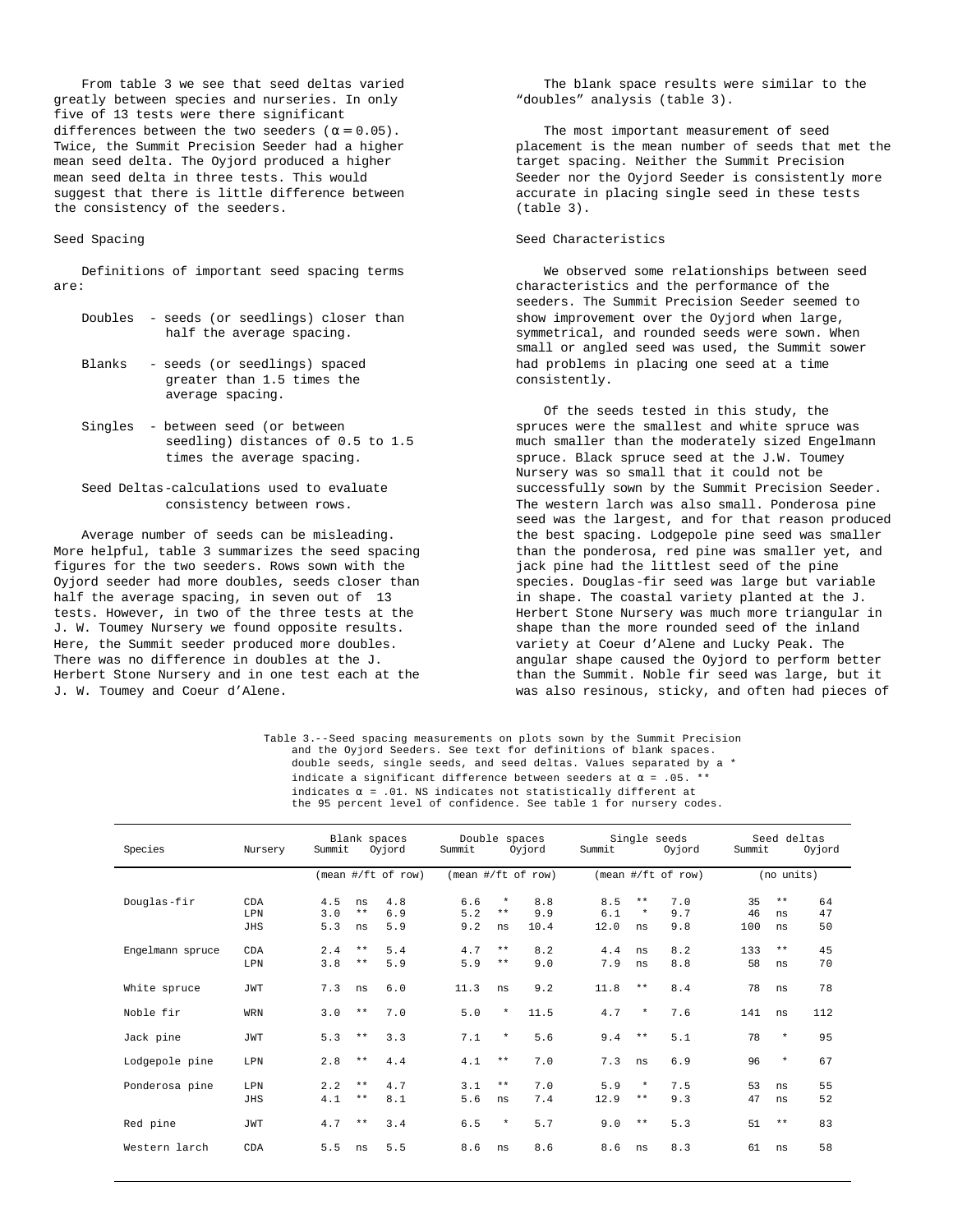wing still attached. This created clumping problems in both seeders, especially the Summit.

# Seedling Mapping

Five weeks after sowing we mapped the location of all established seedlings. Overall, the hand-thinned plots showed a lower seedling density than both the Summit and the Oyjord Seeder plots (table 4) and therefore a greater mean distance between seedlings. The exceptions to this were the Engelmann spruce tests (Coeur d' Alene and Lucky Peak) and the Douglas-fir (J. Herbert Stone) in which there were no significant differences and the noble fir test (Wind River) in which the Summit Seeder produced a lower density and wider average spacing. We could not include two tests in our analysis of seedling location: at Lucky peak the ponderosa pine seedbed was next to a shelterbelt that harbored seed-eating birds, and the Douglas-fir seedlot, with an expected 95 percent germination rate, simply failed to germinate at the expected rate.

In every case the hand-thinned treatment produced fewer blank spaces and fewer double seedlings than the Summit and Oyjord Seeders. However, there were even a few blank spaces in the hand-thinned plots where seeds were not sown or did not germinate. This shows that even the hand thinning was not precise.

The thinned plots also had more well-spaced seedlings (singles) in eight tests. In the three tests at J. W. Toumey Nursery, however, the hand-thinned plots did not have the most: in white spruce where there was no difference, and jack and red pine where the Summit Precision Seeder produced more. In most of the tests there is little difference between the number of blanks, doubles, and singles on plots sown by the two seeders, even less difference than the seed data showed.

#### Seedling Grade and Morphology

After two years, eight of the 13 tests were lifted and graded. At that time there were no differences in seedling height for any of the sowing treatments (table 6). At lifting time there were only two cases Out of eight where mean seedling caliper (table 5) and total dry weight (table 6) differed between treatments: Engelmann spruce and lodgepole pine, both grown at Lucky Peak. In both instances, mean seedling caliper and total dry weight were less on plots sown by the Oyjord Seeder than the Summit Precision Seeder and hand-thinned plots.

Cull rates and number of shippable trees show a lack of overall trends except that the plots sown with the Oyjord Seeder produced as many or more trees that met specifications on the grading table compared to the Summit Precision Seeder and the hand-thinned plots (table 6).

#### **CONCLUSTONS**

The placement of seed by the Summit Precision Seeder and the Oyjord Seeder varied with each species and nursery. In general, the Oyjord was successful in coming close to target densities. However, the seeds were not evenly spaced. On the other hand, the Summit Seeder placed the seed at more evenly spaced intervals and seemed to be an improvement over the Oyjord when the seeds were large and rounded. The Oyjord plots tended to have more blank spaces and more clumping of seeds, but this was not the case at the J.W. Toumey Nursery where the seeds were smaller and seed placement results were just the opposite. Likewise, seed delta calculations failed to prove one seeder to be superior over the other.

Table 4--Seedling spacing measurements on plots sown by the Summit Precision Seeder, Oyjord seeders and hand-thinned. See text for definitions of blank spaces, double seeds. single seeds. A set of values followed by \* indicates a significant difference between seeders at  $\alpha = 0.05$ . \*\* indicates  $\alpha = 0.01$ . NS indicates not statistically different at the 95 percent level of confidence. See table 1 for nursery codes.

|                  |            | Seedling density          |        |         | Blank spaces |                           |        |     | Double seedlings          |        |        |     | Single seedlings          |        |        |         |         |
|------------------|------------|---------------------------|--------|---------|--------------|---------------------------|--------|-----|---------------------------|--------|--------|-----|---------------------------|--------|--------|---------|---------|
|                  | Nursery    | Summit                    | Oyjord | Thinned |              | Summit                    | Oyjord |     | Thinned                   | Summit | Oyjord |     | Thinned                   | Summit | Oyjord | Thinned |         |
|                  |            | --(seedlings/ft of row)-- |        |         |              | --(seedlings/ft of row)-- |        |     | --(seedlings/ft of row)-- |        |        |     | --(seedlings/ft of row)-- |        |        |         |         |
| Douglas-fir      | CDA        | 15.0                      | 16.7   | 9.9     | $* *$        | 3.0                       | 3.9    | 1.1 | $**$                      | 5.3    | 7.0    | 0.5 | $**$                      | 6.5    | 6.2    | 7.8     | $**$    |
|                  | JHS        | 11.5                      | 11.3   | 8.8     | ns           | 4.7                       | 5.6    | 2.2 | $* *$                     | 8.7    | 9.0    | 0.8 | $* *$                     | 10.7   | 8.7    | 14.1    | $\star$ |
| Engelmann spruce | CDA        | 12.4                      | 17.1   | 9.7     | ns           | 2.0                       | 4.1    | 1.1 | $**$                      | 6.0    | 6.7    | 0.4 | $**$                      | 4.3    | 6.8    | 8.0     | $\star$ |
|                  | LPN        | 11.1                      | 12.2   | 8.2     | ns           | 2.0                       | 3.4    | 0.9 | $\star\,\star$            | 4.3    | 6.1    | 0.3 | **                        | 4.6    | 5.3    | 6.5     | $\star$ |
|                  |            |                           |        |         |              |                           |        |     |                           |        |        |     |                           |        |        |         |         |
| White spruce     | JWT        | 15.9                      | 14.3   | 7.2     | $* *$        | 3.6                       | 3.5    | 0.9 | $\star\,\star$            | 7.5    | $6.8$  | 0.5 | $* *$                     | 5.2    | 4.4    | 5.3     | ns      |
|                  |            |                           |        |         |              |                           |        |     |                           |        |        |     |                           |        |        |         |         |
| Noble fir        | WRN        | 5.4                       | 12.7   | $6.8$   | $\star\star$ | 0.7                       | 3.0    | 1.0 | $\star\,\star$            | 2.5    | 6.2    | 1.0 | $* *$                     | 1.7    | 3.9    | 4.4     | $**$    |
| Jack pine        | JWT        | 14.8                      | 10.1   | 6.3     | $\star\star$ | 3.3                       | 2.2    | 0.9 | $* *$                     | 5.5    | 4.4    | 1.1 | **                        | 6.2    | 3.4    | 3.8     | $**$    |
|                  |            |                           |        |         |              |                           |        |     |                           |        |        |     |                           |        |        |         |         |
| Lodgepole pine   | LPN        | 10.6                      | 13.3   | 8.6     | $***$        | 1.8                       | 3.1    | 1.0 | $* *$                     | 3.6    | 5.4    | 0.4 | **                        | 4.9    | 4.9    | 6.6     | $\star$ |
|                  |            |                           |        |         |              |                           |        |     |                           |        |        |     |                           |        |        |         |         |
| Ponderosa pine   | <b>JHS</b> | 8.5                       | 10.0   | 8.3     | $* *$        | 3.3                       | 5.1    | 2.2 | $**$                      | 4.8    | 7.3    | 1.3 | $* *$                     | 8.7    | 8.0    | 12.7    | $**$    |
|                  |            |                           |        |         |              |                           |        |     | $* *$                     |        |        |     | $* *$                     |        |        |         | $**$    |
| Red pine         | JWT        | 14.1                      | 10.9   | $6.8$   | $***$        | 3.5                       | 2.5    | 0.9 |                           | 4.9    | 4.7    | 0.7 |                           | 5.9    | 3.7    | 4.8     |         |
| Western larch    | CDA        | 17.5                      | 16.2   | 10.1    | **           | 4.1                       | 3.9    | 1.1 | **                        | 6.2    | 6.3    | 0.4 | $**$                      | 7.2    | 6.2    | 8.1     | $* *$   |
|                  |            |                           |        |         |              |                           |        |     |                           |        |        |     |                           |        |        |         |         |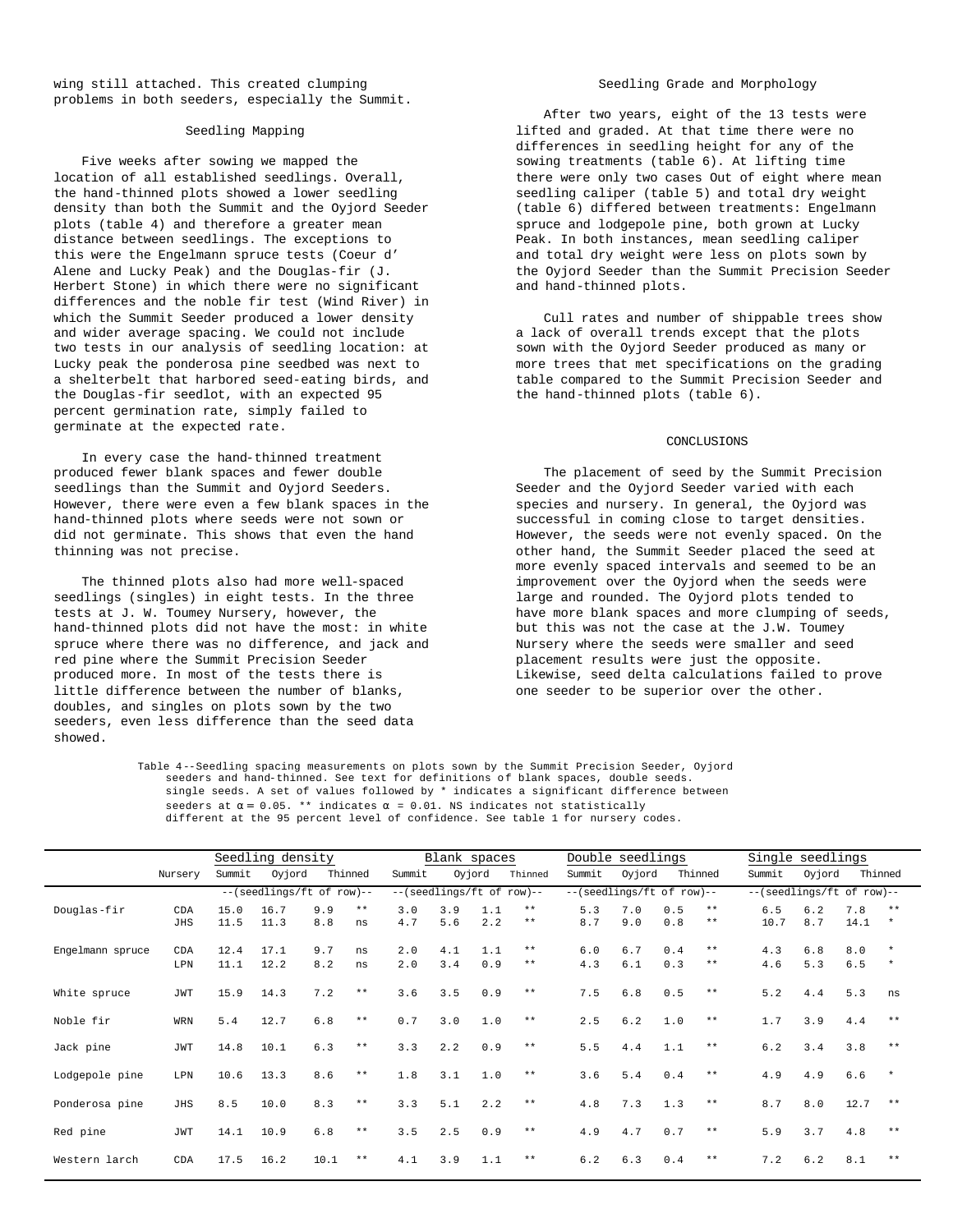Table 5--Seedling Heights end Calipers for Summit Precision Seeder Oyjord Seeder, and hand-thinned plots. A set of values followed by \* indicates a significant difference at  $\alpha$  = 0.05. \*\* indicates  $\alpha$  = 0.01. See table 1 for nursery codes.

|                  |         |        |                   | Mean seedling heights-2nd year | Mean seedling caliper |                 |        |         |         |  |  |
|------------------|---------|--------|-------------------|--------------------------------|-----------------------|-----------------|--------|---------|---------|--|--|
|                  | Nursery | Summit | Oyjord            | Thinned                        |                       | Summit          | Oyjord | Thinned |         |  |  |
|                  |         |        | $---(in cm) ---$  |                                |                       | $---(in mm)---$ |        |         |         |  |  |
| Douglas fir      | CDA     | 17.9   | 16.6              | 16.0                           | ns                    | 3.4             | 3.4    | 3.6     | ns      |  |  |
|                  | LPN     | $- -$  | $\qquad \qquad -$ | $--$                           | ns                    | 2.8             | 2.8    | 3.0     | ns      |  |  |
|                  | JHS     | 29.5   | 29.9              | 30.8                           | ns                    | 6.6             | 6.3    | 6.5     | ns      |  |  |
| Engelmann spruce | CDA     | 18.6   | 18.9              | 19.0                           | ns                    | 3.8             | 3.4    | 4.1     | ns      |  |  |
|                  | LPN     | 5.9    | 5.2               | 5.4                            | ns                    | 3.4             | 3.1    | 3.5     | $\star$ |  |  |
| Lodgepole pine   | LPN     | 19.3   | 18.9              | 19.0                           | ns                    | 5.4             | 4.7    | 5.6     | $**$    |  |  |
| Ponderosa pine   | JHS     | 22.2   | 22.6              | 22.5                           | ns                    | 6.9             | 6.5    | 7.1     | ns      |  |  |
| Western larch    | CDA     | 38.3   | 37.0              | 36.1                           | ns                    | 4.0             | 3.9    | 4.2     | ns      |  |  |

When seed was small such as white spruce or angled on one end such as coastal Douglas-fir, the Summit's vacuum system had problems in picking up and placing just one seed at a time. This is why several of the species showed little difference between the two seeders. The Summit Seeder also had difficulty in sowing the resinous and sticky noble fir seed at Wind River Nursery.

In most cases there was not much difference between seedling density with the two seeders. However, the plots that were oversown and hand thinned produced fewer seedlings per unit area, fewer blank spaces, less clumping of seedlings, and generally more well spaced seedlings. The performance of the two seeders in meeting seedling target spacings varied with species, but overall there was little difference.

Even though seedbed spacing can have great effects on seedling morphology, in none of the tests were the spacing differences large enough to have an effect on seedling heights after two years of growth. In only two tests were there differences in caliper and seedling dry weight.

Both times the Oyjord plots produced seedlings with mean caliper and dry weights less than the other two treatments.

Seedbed density and spacing did not affect the percentage of total trees that met grading specifications. In fact, Oyjord plots, which often had the poorest seedling spacing, produced as many or more shippable seedlings per unit area than the other two treatments in all of the tests.

Seedling spacing is a function of seed placement and seedlot germination. This complex problem and the way it influences seedling growth and morphology depend on many factors. Many of these factors were not measured in this study. It appears that the differences in seedling spacings were not great enough to change the seedling morphology. Even when we hand thinned plots to specified seedling spacings, we did not greatly reduce the cull rates and total shippable seedling production per unit area dropped.

Table 6. --Seedling dry weights and grades for Summit Precision Seeder. Oyjord Seeder and hand-thinned plots. A set of values followed by \* indicates a significant difference at  $\alpha = 0.05$ . \*\* indicates  $\alpha = 0.01$ . NS indicates no significant difference at the 95 percent level of confidence. See table 1 for nursery codes.

|                  |         | Total seedling dry weight |        | Shippable seedlings |         |                            | Mean number of shippable trees |         |         |                     |        |         |                   |  |  |
|------------------|---------|---------------------------|--------|---------------------|---------|----------------------------|--------------------------------|---------|---------|---------------------|--------|---------|-------------------|--|--|
|                  | Nursery | Summit                    | Oyjord | Thinned             |         | Summit                     | Oyjord                         | Thinned |         | Summit              | Oyjord | Thinned |                   |  |  |
|                  |         | $---(grams) ---$          |        |                     |         | $---(percent of total)---$ |                                |         |         | $---(# / f t2) ---$ |        |         |                   |  |  |
| Douglas fir      | CDA     | 4.12                      | 4.16   | 4.52                | ns      | 74                         | 72                             | 74      | ns      | 54                  | 51     | 33      | $**$              |  |  |
|                  | LPN     | 1.35                      | 1.33   | 1.41                | ns      | 64                         | 56                             | 55      | ns      | б.                  | 10     | 7       | $- -$             |  |  |
|                  | JHS     | 16.53                     | 14.07  | 14.75               | ns      | 47                         | 65                             | 85      | ns      | 35                  | 43     | 46      | $\qquad \qquad -$ |  |  |
| Engelmann spruce | CDA     | 5.42                      | 4.15   | 6.34                | ns      | 72                         | 79                             | 78      | $\star$ | 38                  | 60     | 33      | $\ast$            |  |  |
|                  | LPN     | 1.89                      | 1.49   | 1.76                | $\star$ | 59                         | 64                             | 64      | ns      | 12                  | 14     | 7       | $\star$           |  |  |
| Lodgepole pine   | LPN     | 10.81                     | 7.52   | 11.30               | $**$    | 69                         | 76                             | 79      | $* *$   | 15                  | 24     | 15      | $**$              |  |  |
| Ponderosa pine   |         |                           |        |                     |         |                            |                                |         |         |                     |        |         |                   |  |  |
| Western larch    | JHS     | 13.24                     | 11.65  | 13.93               | ns      | 37                         | 45                             | 40      | ns      | 11                  | 15     | 11      | $- -$             |  |  |
|                  | CDA     | 3.62                      | 4.03   | 4.58                | ns      | 73                         | 75                             | 81      | ns      | 35                  | 35     | 24      | $**$              |  |  |